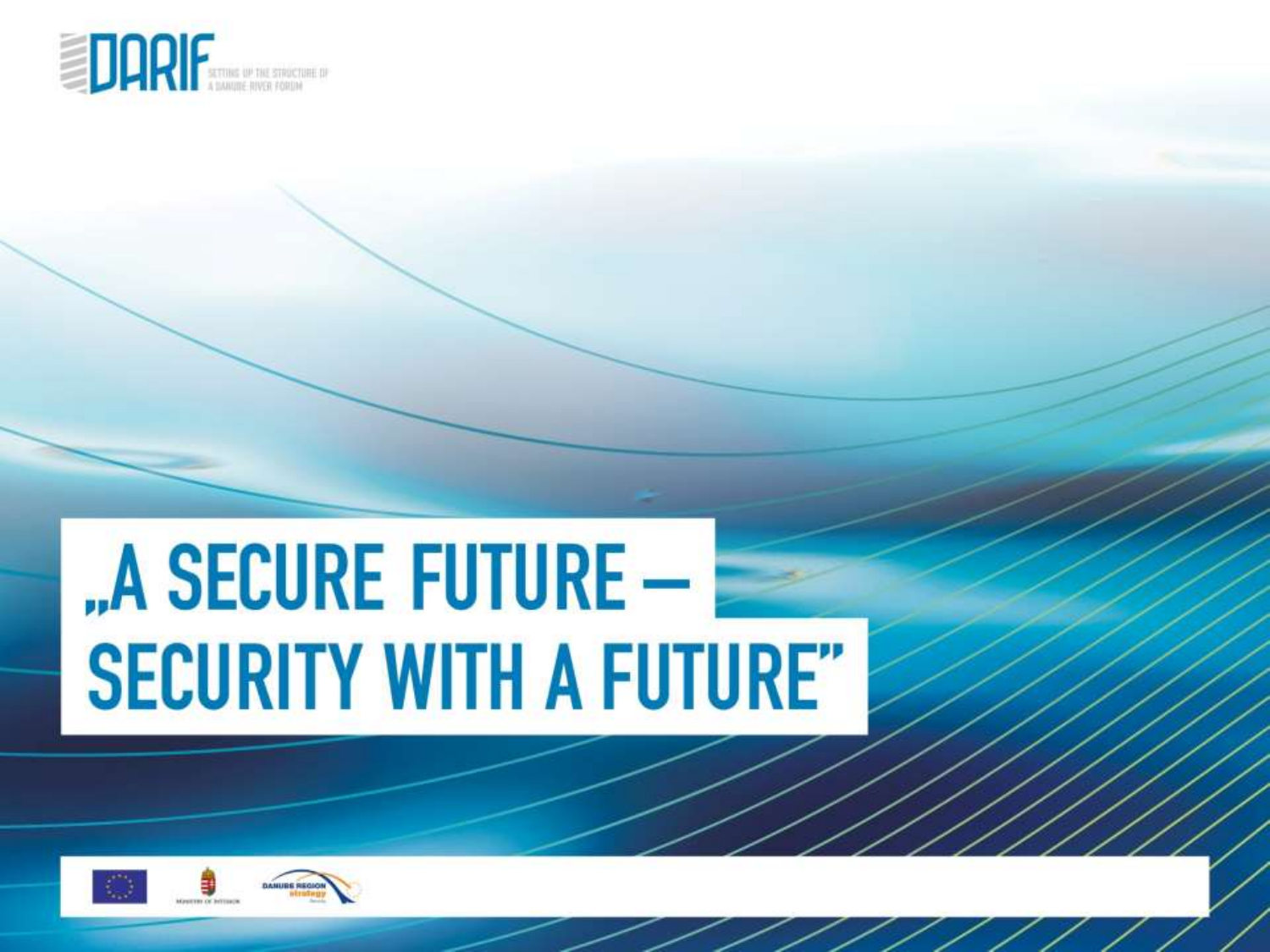

#### "SAFETY AND SECURITY OF WATERWAY EXPERT GROUP" – SAFETY EG –

#### KICK-OFF CONFERENCE

17-19 September 2013, Budapest-Mohács

Sándor KOZMA Lt. colonel Head of Department Ministry of Interior – National Directorate General for Disaster Management, Department for Dangerous Goods **Transport** 





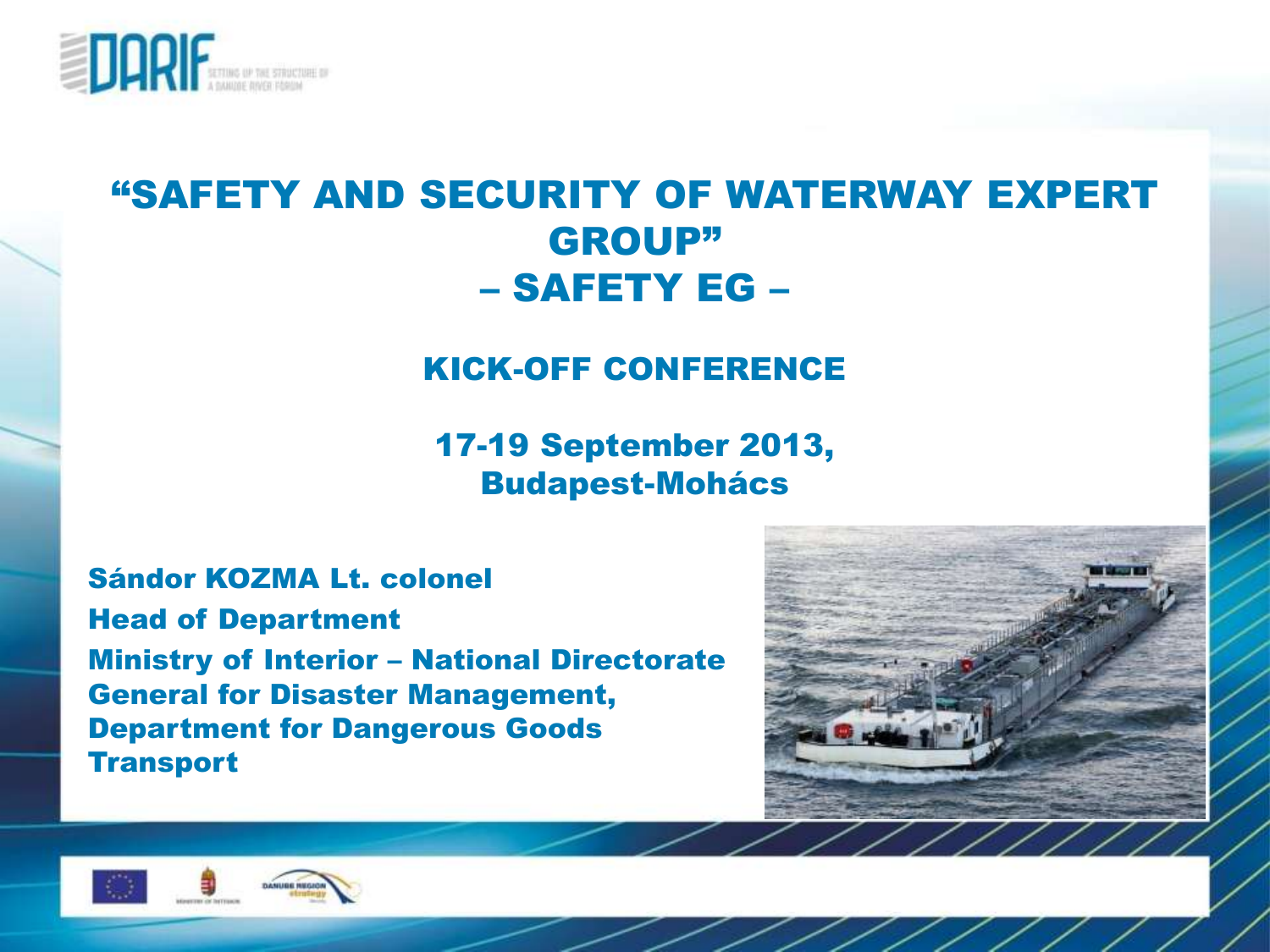

#### Aim of Expert Group (subgroup for safety transporting of the dangerous goods on waterway)

To support the work of the enforcement bodies with extensive analysis on the risks and know-how of the transport of dangerous goods on the Danube. To help the harmonization of the national interests and national responsibilities regarding the dangerous goods transport on waterways.

We expect to have delegates sent to the working groups with knowledge of waterways dangerous goods transport.



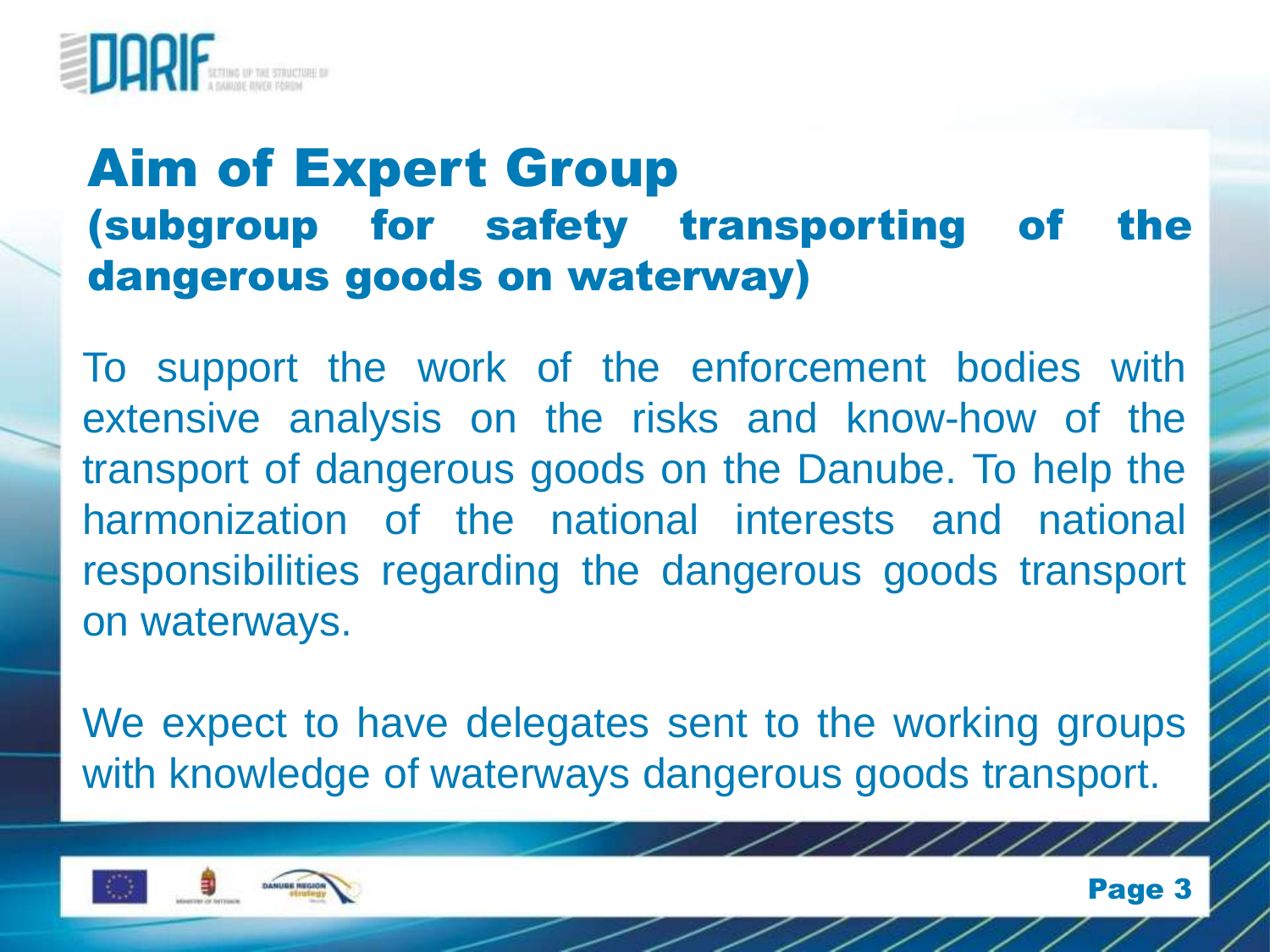

 To find the bodies and authorities dealing with dangerous goods transport within the Danube Region countries.

 Cooperation in order to get familiar with the regulations and directives of the Danube Region countries on dangerous goods transport.

 Revealing the weaknesses and strengths of dangerous goods transport, recommendations for improvements regarding the weaknesses.

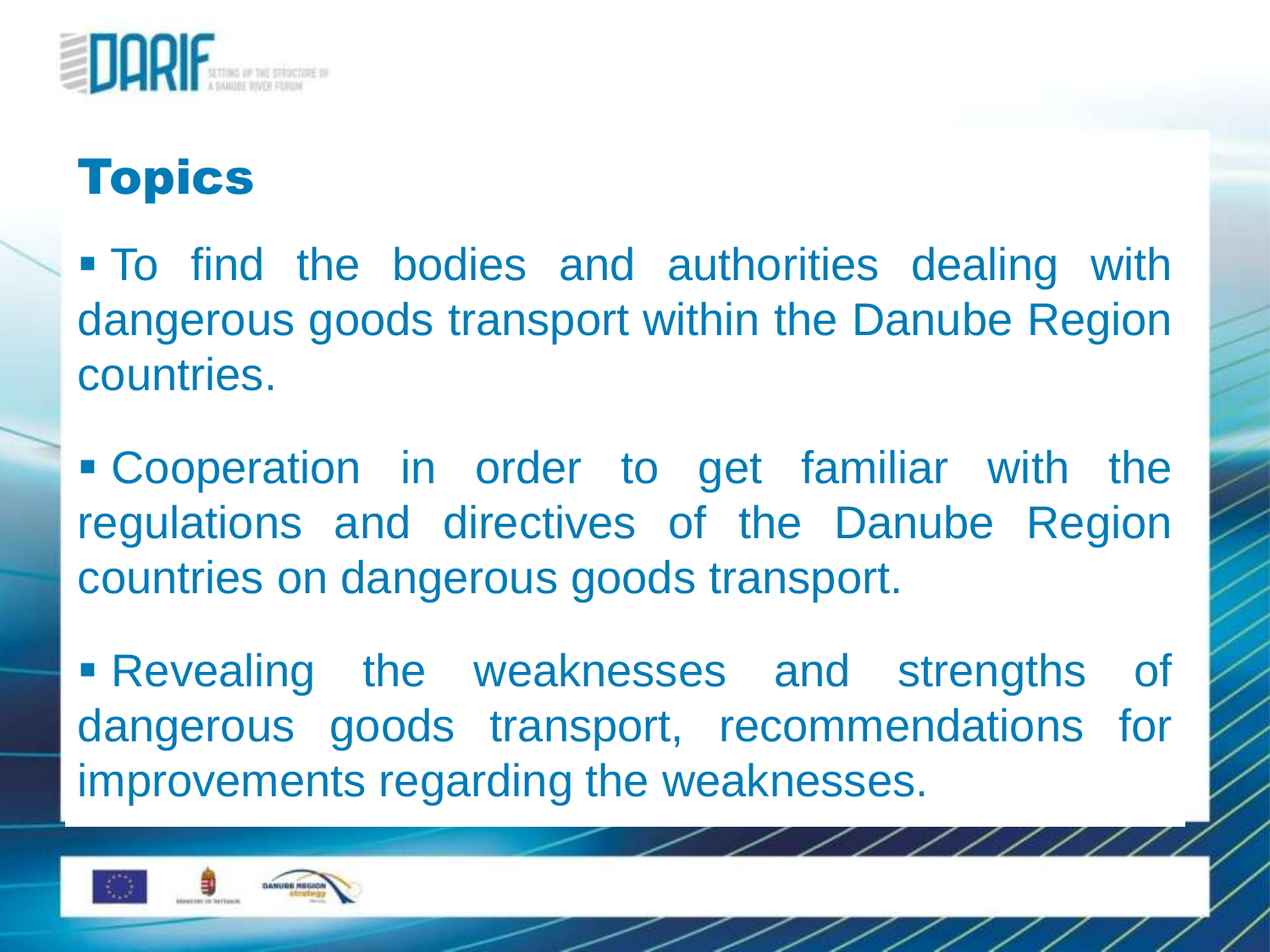

 Surveying the possibilities for information and data exchange on the control of dangerous goods transport among the countries of the Danube Region, working out solutions for the problems revealed together with the Danube Region countries.

**Harmonization of the specifications described in the** regulations of the Member States regarding the transport of dangerous goods, recommendations on the unified control system.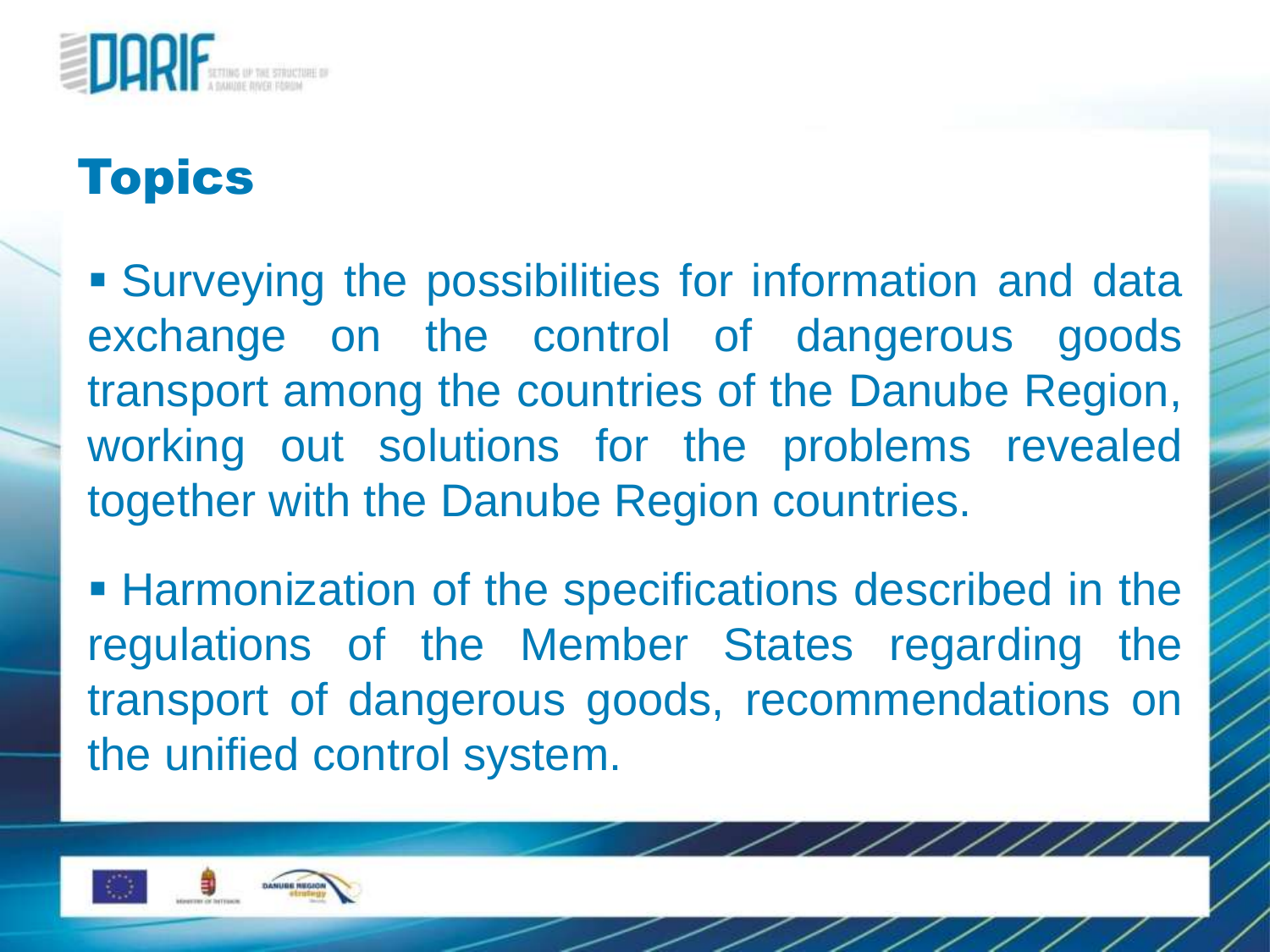

 Surveying the possibilities of the application of new, modern technical equipments, solutions, information systems and technologies for the disaster management in order to help the work of the countries within the Danube Region (e.g. radiation detectors, onboard radiation detections systems, radar-thermo camera- infra surveillance systems, special ships and shipping equipments, quick tests for chemical analyses)

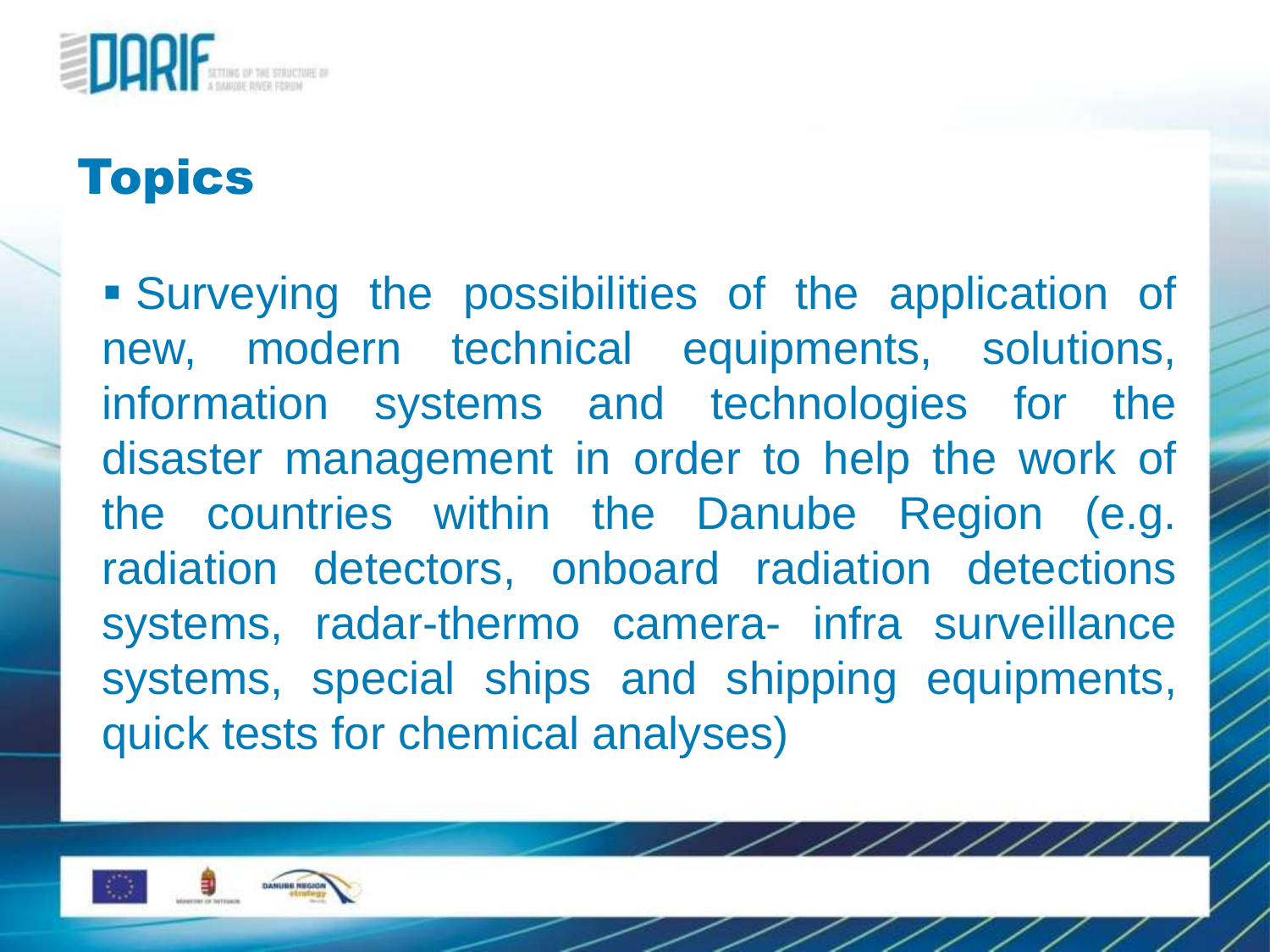

**Setting the recommendations about the application** of the best practices regarding dangerous goods transport by inland water.